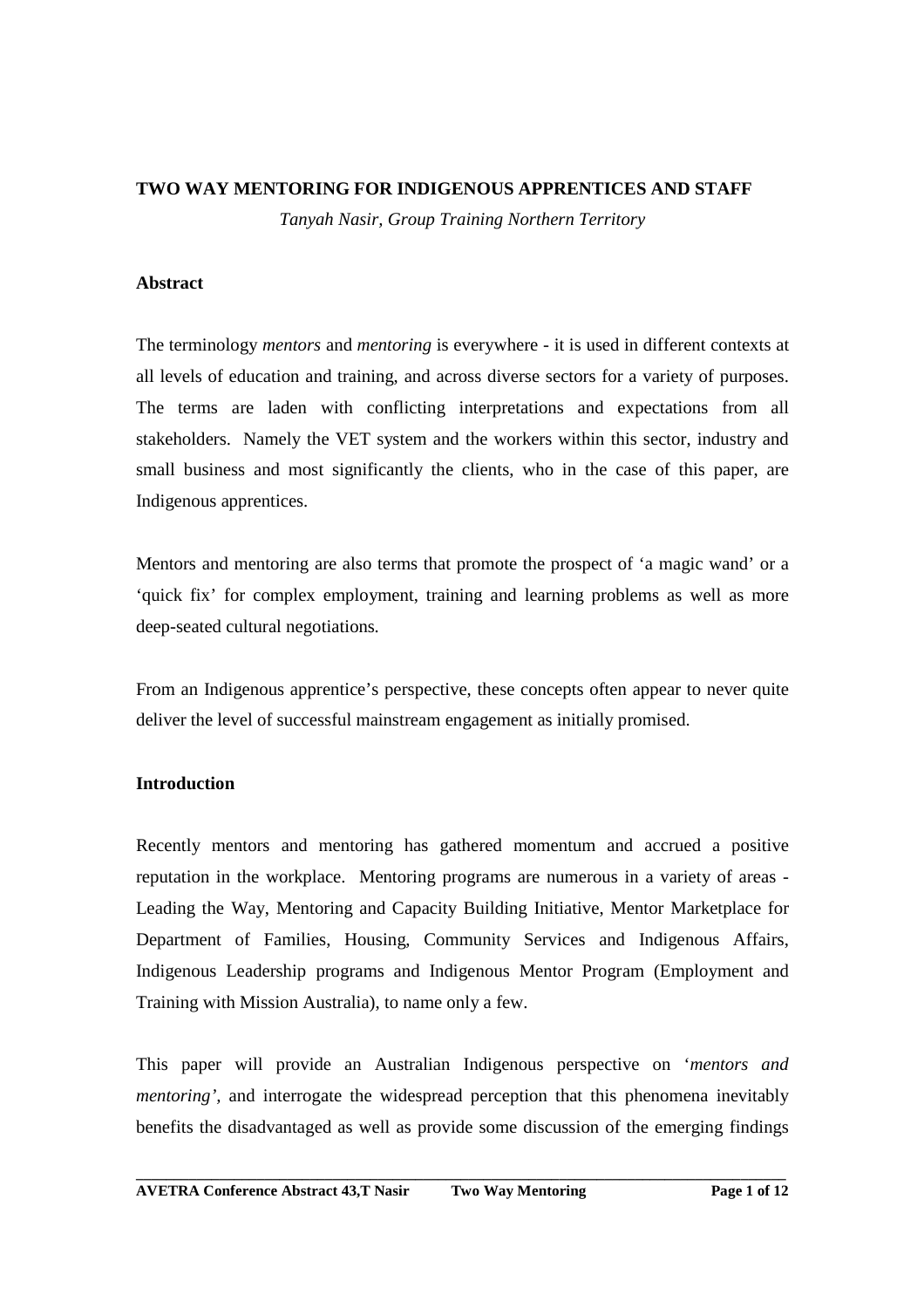from a research project being undertaken by this group training organisation. It is written by an Indigenous practitioner in an organisation that is currently working towards the development of support strategies which will improve the recruitment, retention and completion of apprenticeships by Indigenous Australians.

Field officers are recruited into the organisation to undertake the critical and complicated interface between the group training organisation and the apprentice and the host employer and the training provider. Part of their role is to undertake regular mentoring visits to apprentices in their caseload and the field officer/mentor function is assumed to be interchangeable. The appointed mentor is expected to develop in isolation with minimal initial or ongoing professional development and learning.

Within the organisation a significant amount of resources are being invested in ensuring quality service to all stakeholders. This research project in progress provides the space to critically analyse and reflect on how we currently support Indigenous apprentices, identify what works and what does not and what is needed to enhance our service delivery. The process of building staff and organisational capacity to effectively mentor has transformed how we do business, particularly with our clients, Indigenous apprentices. The process and the importance of *two way mentoring* is emerging. It is apparent that it is critical that we value Indigenous ways of knowing, doing and being, and embed these practices into the day to day operations when mentoring Indigenous apprentices. There is a risk that mentoring that is only one way can fail because it involves 'blaming' that prompts resistance from those being mentored and ultimately acts to perpetuate the current status quo of Indigenous disadvantage.

# **Literature Review**

Clutterbuck, (2001) and Colley, (2003) note that there is confusion and no clear consensus in defining mentoring. Mentoring is described as classic or traditional, where it is one to one, with an older experienced person who can provide some guidance (Bernard, 1996; Linney, 1999; cited by McDonald, 2002).Mentors and mentoring are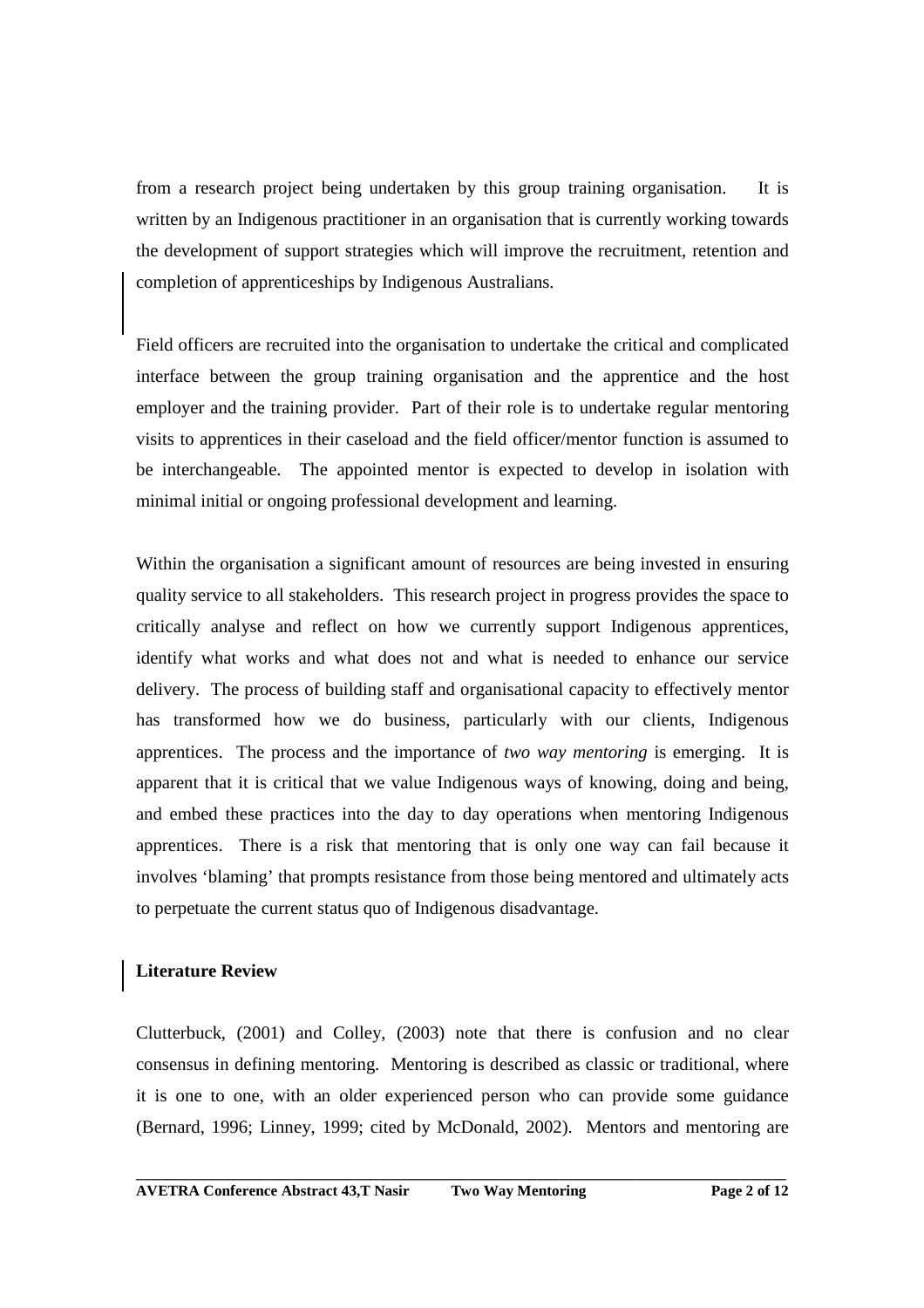loaded terms which, intentionally or unintentionally, imply deep cultural values anchored in an invisible and silent deficit thinking which influences people's interpretation and construction of this phenomenon.

In the research project and within this paper, two way mentoring is being identified and interpreted as a collaborative, developmental and ongoing social learning process where the relationship is based on the foundation of respect, shared responsibility and a commitment to achieving positive outcomes.

*Mentoring is many things … but at its heart lies an affirmation of human relationships and the capacity for good relationships to enable those involved (the young people and their mentors) to learn and to grow. At the same time mentoring is no soft option. Quality programs require hard work and tough decisions. They require firm undertakings from all involved. They operate with purpose and deliver real outcomes from rising self esteem, healthier behaviours, and improved school attendance through to better informed career choices and a more secure place in education or the workforce. (Hartley 2004, p. 2)* 

MacCallum; Beltman 2002 and Lovelock 1999 (cited in Hartley 2004 page) agree with Hartley 2004 in that the human element is important and necessary for successful mentoring relationships. As a practitioner, this view is significant especially with Indigenous apprentices as this acknowledges their ways of knowing, doing and being. As Philip, Shucksmith and King (2004), and Colley (2001a, 2001b) note, mentoring programs are being developed, promoted, and implemented across a range of sectors. Application of these programs are believed to be particularly useful in settings where the employees are defined as the disadvantaged, the most at risk and with the least social capital.

As Indigenous disadvantage persists in this country, the quest by policy makers for intervention strategies, capacity building programs and empowerment policies remains a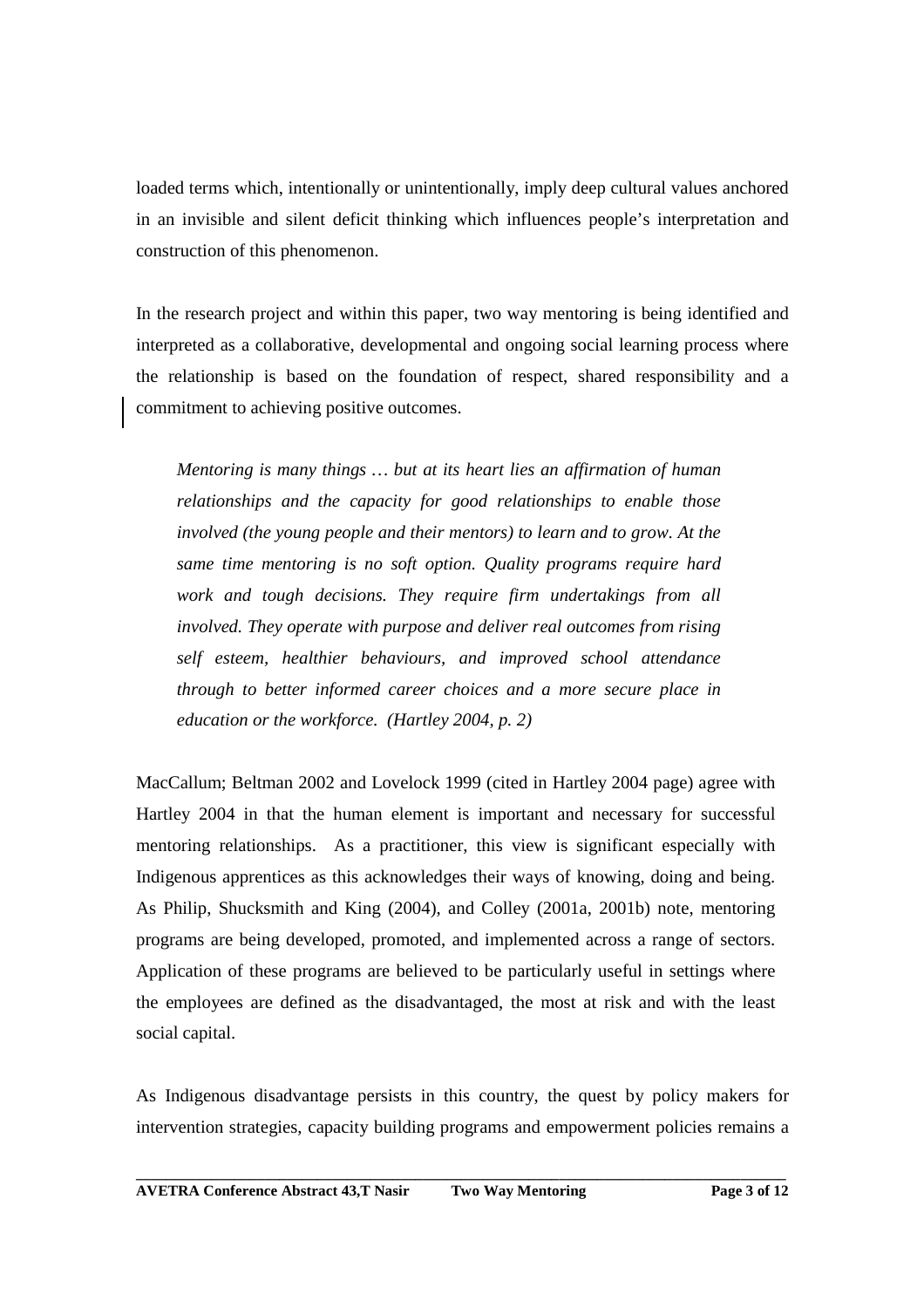stronghold in Australian politics, government departments, businesses and systems across the nation. This overwhelming desire to find 'something that works' as stated by Colley (2001a; 2001b; 2002), Brabazon & Disch (1997), and Philip & Shucksmith (2004) has produced a rapid rise, resurgence, and advocacy of mentors and mentoring. However, caution is highlighted with 'casting the net' too widely and broadly.

> *Research suggests that enthusiasm for mentoring should not be allowed to run ahead of the evidence. Mentoring is not a panacea for all young people and is problematic with some groups of young people*. (Hartley 2004, p. 17)

Colley (2002) states that given the positive policy stance towards the use of mentoring, and the overwhelmingly favourable, even celebratory, regard in which the practice is held, we might expect that the last 20 years would have produced clear theoretical and practical frameworks. However, 20 years later, Piper and Piper, (2000, p. 84) reveal:

> *The concept of mentoring remains … evaluation has tended to be programmatic and anecdotal … However, gaps in our knowledge about the theoretical base for such work, and questions about the aims, methods and effectiveness of the concept, have become evident. … Overall many programmes start with a 'deficit' model, implying that young people and their families fail to meet some undefined 'norm'*

Colley 2001b echoes the same concerns, and emphasises the plight of the 'deficit view'. As does Howard 2006, p 113 states:

> "*For non-Aboriginal people, it can be difficult to escape from the ingrained cultural view that equates 'difference' with 'deficit'. The legacies of history, the expectations embedded in*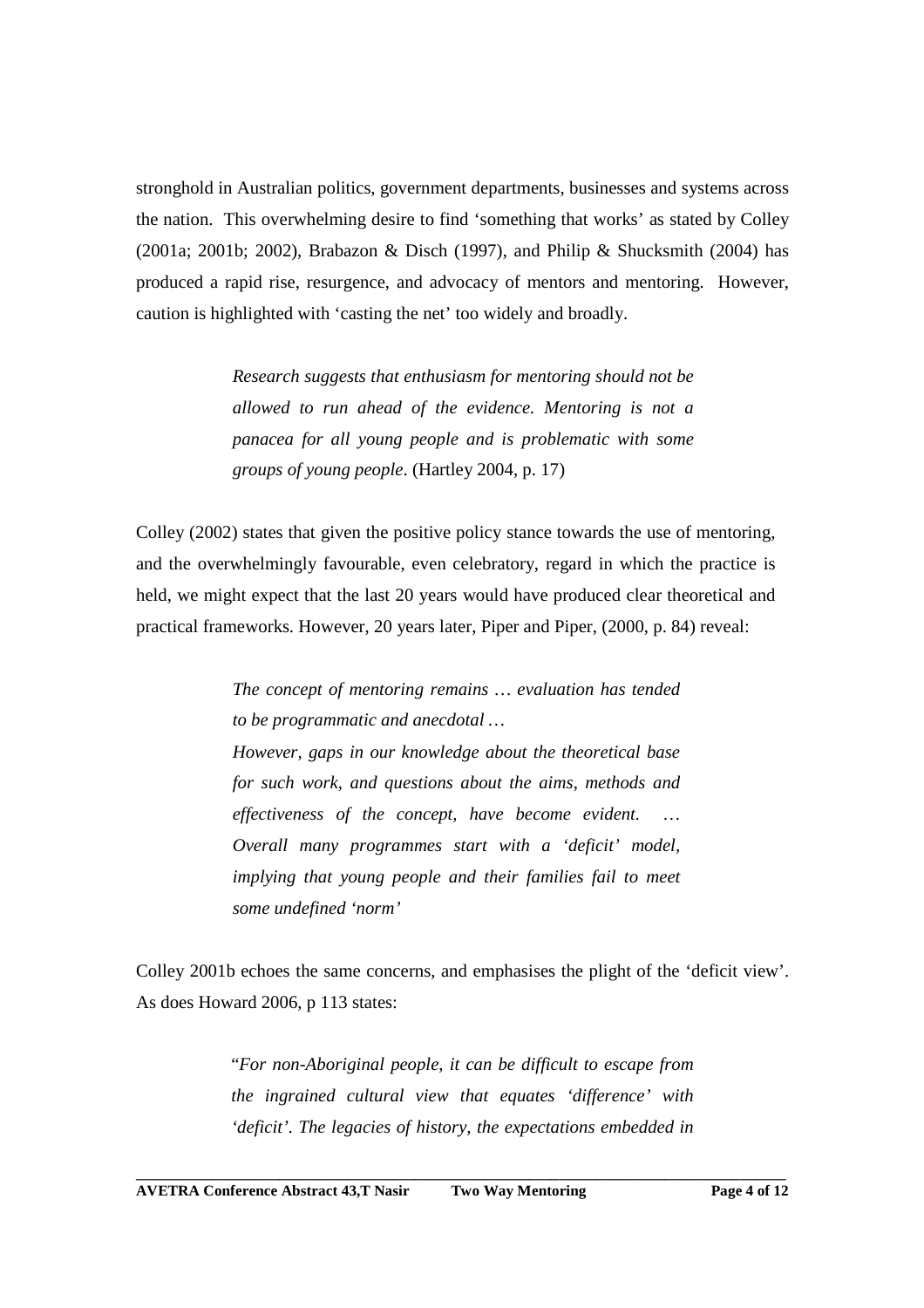*notions of professionalism and 'good management', and peer attitudes all support negative judgements about the responses of Aboriginal people where these differ from what is expected."*

This point of view highlights the need to maintain the *challenge filter* - to continue to confront the unconscious uptake of mentoring programs without due analysis and consideration, especially when these programs are promoted as the solution for the Indigenous apprentices perceived shortcomings**.** As an Indigenous Australian, one cannot help but think that mentors and mentoring is yet another 'tag' which contributes to the amplification and exaggeration of the Indigenous Australian's collective deficit in contemporary Australian society. Whether the context is within the government, private or industry context the terminology is commonly used and the process readily embraced and appears to have saturated every workplace context.

In reviewing some of the literature on mentors and mentoring it was evident that knowledge and information about Indigenous apprentices which described the meaningful and engaging mentoring process for this cultural cohort was limited.

#### **Methodology**

The methodology is informed by using a critical ethnographic approach. According to Thomas (1993) critical ethnography describes, analyses, and opens to scrutiny otherwise hidden agendas, power centres and assumptions that inhibit, repress and constrain. As Thomas (1993, p 2-3) argues:

> *If critical ethnography is about anything, it is about freedom from social repression and a vision of a better society. Research helps identify what oppresses and how it can be altered. It requires that we understand our subjects, our culture, and above all ourselves … critical ethnographers challenge comfortable, but repressive,*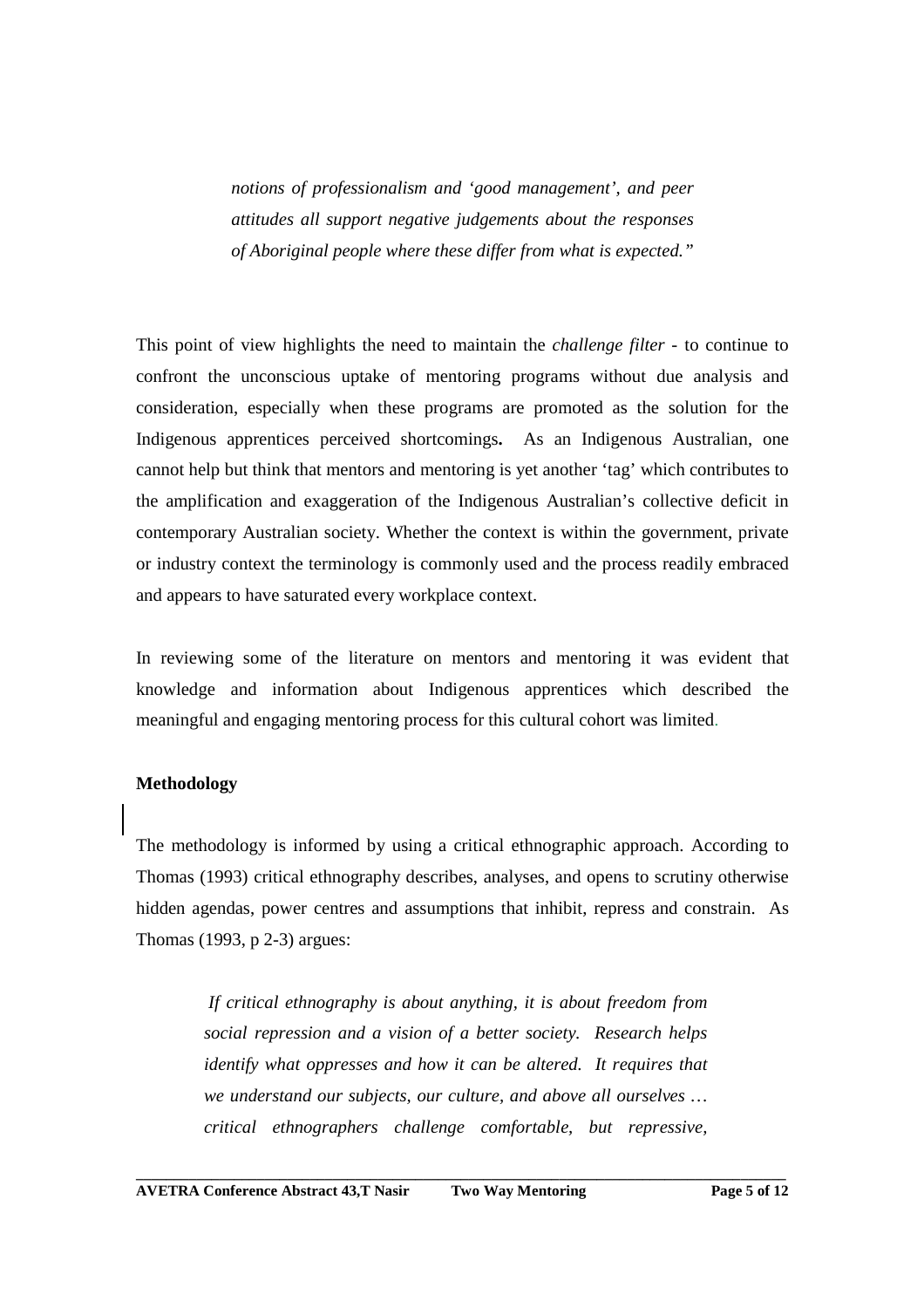*cultural definitions and offer an invitation to engage in social change.* (Thomas, 1993, p. 71)

This research project is about 'privileging Indigenous voices' in a particular context for a specific period of time. The primary objective will be to describe Indigenous apprentices perspectives that emerged during contact and support provided while involved in the above mentioned work. This helps to describe the experiences of an apprentice in the public sector and will help develop a better understanding of their lived 'working life reality'. Laplantine (1996, p 15) advocated an emic approach to reveal the invisible: … "The seer is the one who sees what is not "in front", but "inside", that is to say, at first sight the others cannot see what is not immediately visible for all: the invisible."

This research project aims to explore and analyse the current mentoring process undertaken with Indigenous apprentices in a group training context. This phenomenon will be explored from the multiple perspectives of the field officer, the Indigenous apprentice and workplace supervisor. This research project will provide the opportunity to critically analyse, reflect, discuss and describe the approach of two way mentoring and the importance of deconstructing and reconstructing the terms mentors and mentoring within this context**.** 

It will be context specific and conducted within a local group training organisation's partnership with the state's public sector with 10 Indigenous apprentices, 4 field officers, 2 group training organisation managers, 3 host employer supervisors and 1 trainer.

The methods which will be used to collect the qualitative data include transcripts from semi structured interviews and focus groups, analysis of artefacts, a literature review and the critical reflections of workplace observations and anecdotes from an Indigenous practitioner's perspective. There is a variety of data collection methods which will amplify the patterns and themes, enabling us to see and understand 'the invisible'. The data will be transcribed and thematically analysed. The reference group will ensure validity and the collaborative critical friends group has already proved to be invaluable.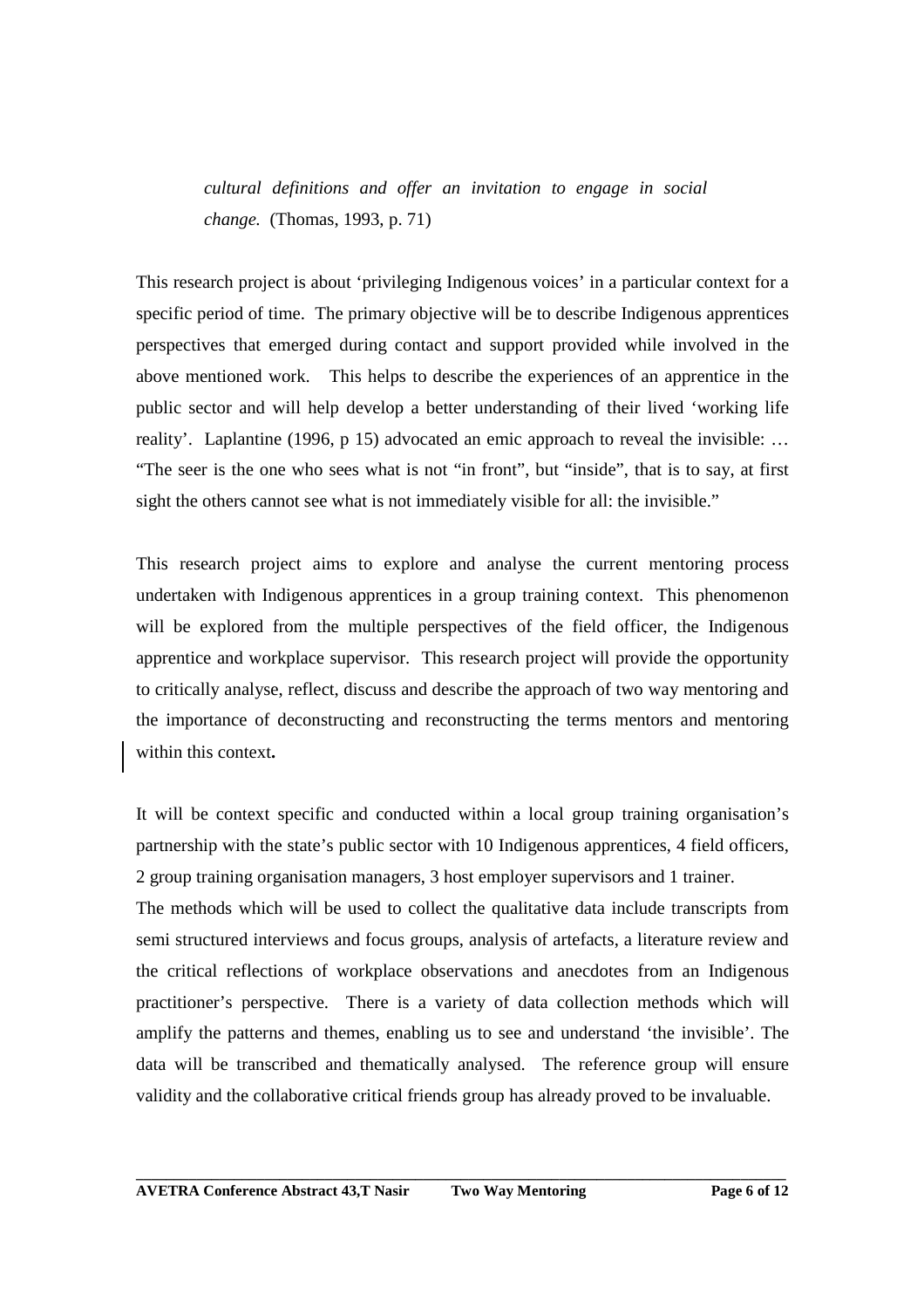This research project is limited in that it is a *case study* of a small number of Indigenous apprentices and their appointed mentors. However due to the openness and the commitment of the group training organisation and the field officers working directly with the apprentices it is envisaged a comprehensive and critical understanding will manifest itself. This data will have the depth and richness necessary to articulate the type of mentoring needed for Indigenous apprentices. And the implications drawn from this research project may be used to encourage and guide other organisations and other groups of Indigenous apprentices, mentors and workplaces who desire better social, economic and political, outcomes.

## **Emerging Findings and Discussion**

When non-Indigenous people discuss mentors and mentoring the assumption is made that only Indigenous people need a mentor to develop the knowledge, skills and understandings required to conform, comply and succeed in the mainstream workplace.

What has crystallised in this project is that the issues experienced by, and with, Indigenous apprentices is a shared responsibility for all stakeholders and it is essential that a two way mentoring approach is implemented.

Two way mentoring is a developmental, shared, learning process, not dissimilar to parenting; where a quality relationship is vital. The outcomes to be achieved and the understandings to be facilitated are dependant on the willingness and the capacity of the mentor. As described by an Indigenous field officer/mentor:

> *… its about supporting the apprentice by walking side by side …sharing the issue rather than pointing … standing side by side in a shared role where the mentor guides and creates the opportunity of decision making which leads the apprentice to making a choice with the knowledge of consequence either positive or negative.*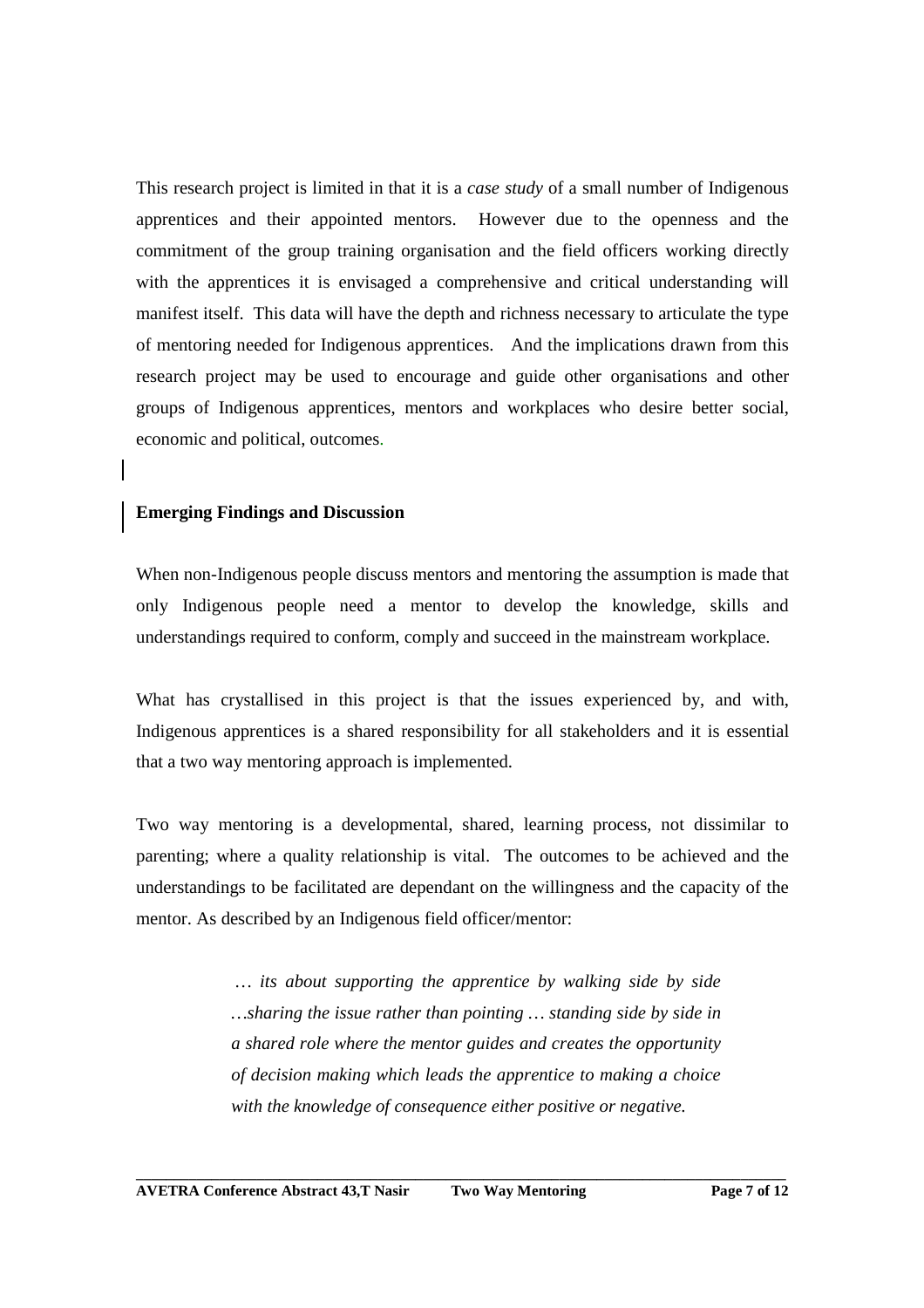#### *(Indigenous Field Officer)*

*…it is important to not be too direct or confronting or the apprentice shuts downs because they feel they are being blamed. People don't like just being talked at in a rapid pace, they want a discussion. They wait for a hook so they can come in, so they can talk too. The apprentice needs to feel safe and not intimidated by the type of language … you know nothing too formal. (Indigenous field officer)* 

Interpersonal communication skills, level of self awareness, emotional intelligence, passion and empathetic understanding of Indigenous ways of knowing, doing and being are vital. A foundation of mutual respect, shared equal responsibility, critical reflection and a passion and commitment to dig deeper; to understand what 'other' does not know and an acknowledgement of the diversity that exists are the significant values needed for a meaningful and trusted mentoring relationship with Indigenous apprentices.

The emerging findings from this project is highlighting mentoring as one of the value added services that is implemented by this group training organisation to support Indigenous apprentices. A myriad of definitions and interpretations were held of mentoring by field officers, workplace supervisors, managers and apprentices. Consciously or unconsciously, these interpretations impacted on expectations of service, day to day practice and most importantly an individual's construction of this phenomenon. This project has highlighted the dangers of mentoring being informed by deficit thinking or a deficit view (Colley 2001b; Howard 2006; Piper and Piper 2000).

In view of the above, this project has affirmed that it is important to continue with the internal cross cultural learning and development for the group training organisation's staff. And that we need to continue to systematically analyse the organisational processes, procedures and the policies ensuring they are reflecting Indigenous knowledge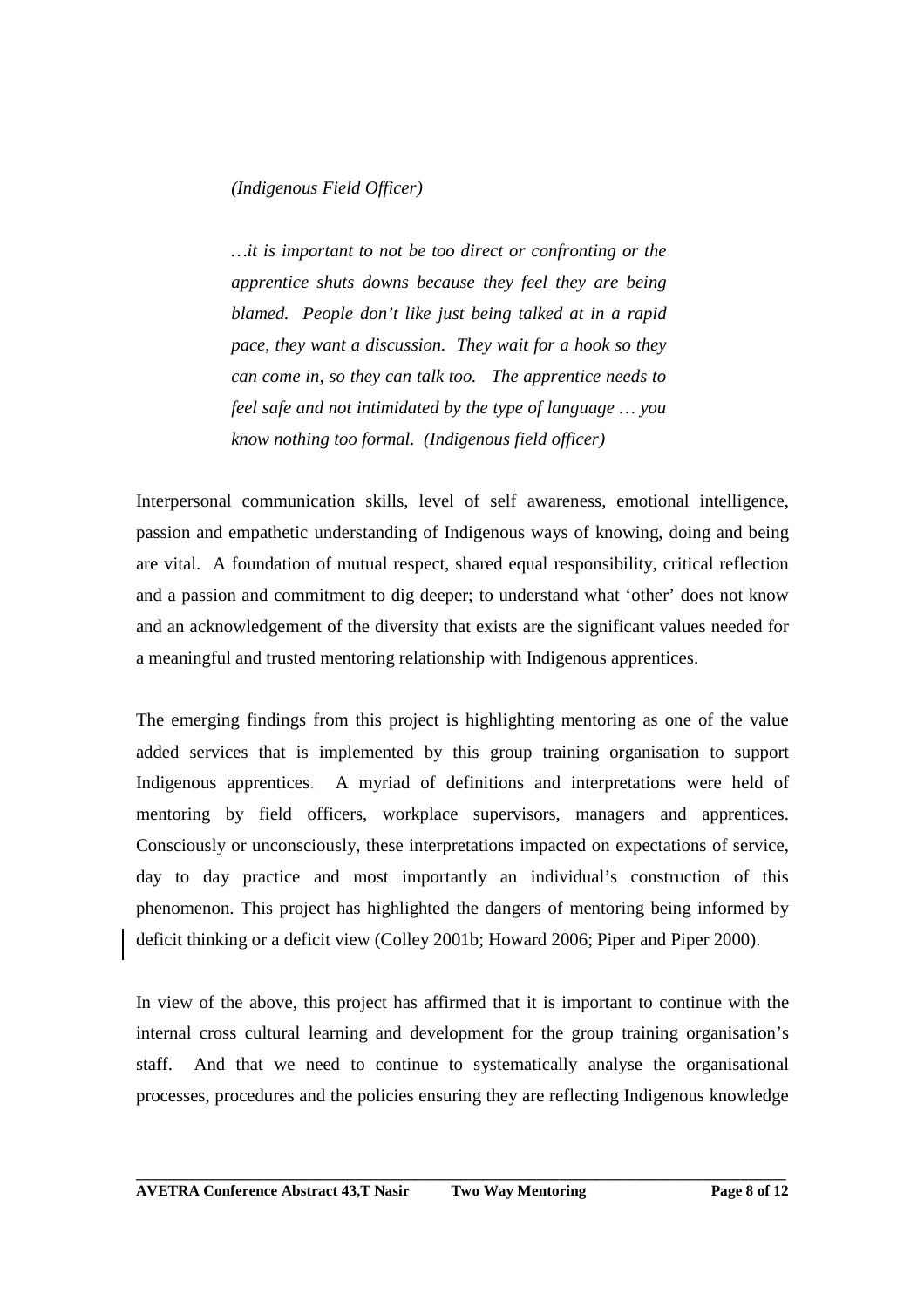systems. The positive outcomes achieved is demonstrated in the following observations of a field officer:

> *"… He has become much more reflective …willing to listen before he approaches a workplace issue … he now has a different perspective of the Indigenous apprentices and much more inclusive of using the Indigenous people within the company …"*  Indigenous colleague's observations of a field officer

What has also emerged is the level of commitment and active support from the group training organisation's board and senior management. The CEO has been a stalwart advocate and supporter ensuring there are reportable organisational and work division key performance indicators targeting Indigenous employment and training outcomes. Without this executive support the staff and organisational transformation would not have been possible.

#### **Conclusion**

This project in progress has highlighted there appears to be an over simplification and unquestioning acceptance of this phenomenon without adequate contextualised analysis and interrogation. Mentoring appears to be viewed by many as the "knight in shining armour" coming to the rescue however care must be taken that the purported rescue is needed and wanted and that the rescuer knows what to do and how to do it. Moreover, to be effective the knight may need to get off his horse often - take off his armour and be prepared to learn from those he is 'rescuing'. Mentors and mentoring promises much but the process implemented and the outcomes attained are questionable. Especially if operating within a traditional one way mentoring model in an Indigenous context. There is a danger that mentoring may become another tool of the collective deficit thinking which serves to blame Indigenous people for their position and lack of, in the wider society. Yet it is actually the failure of mainstream systems to adapt to inclusive,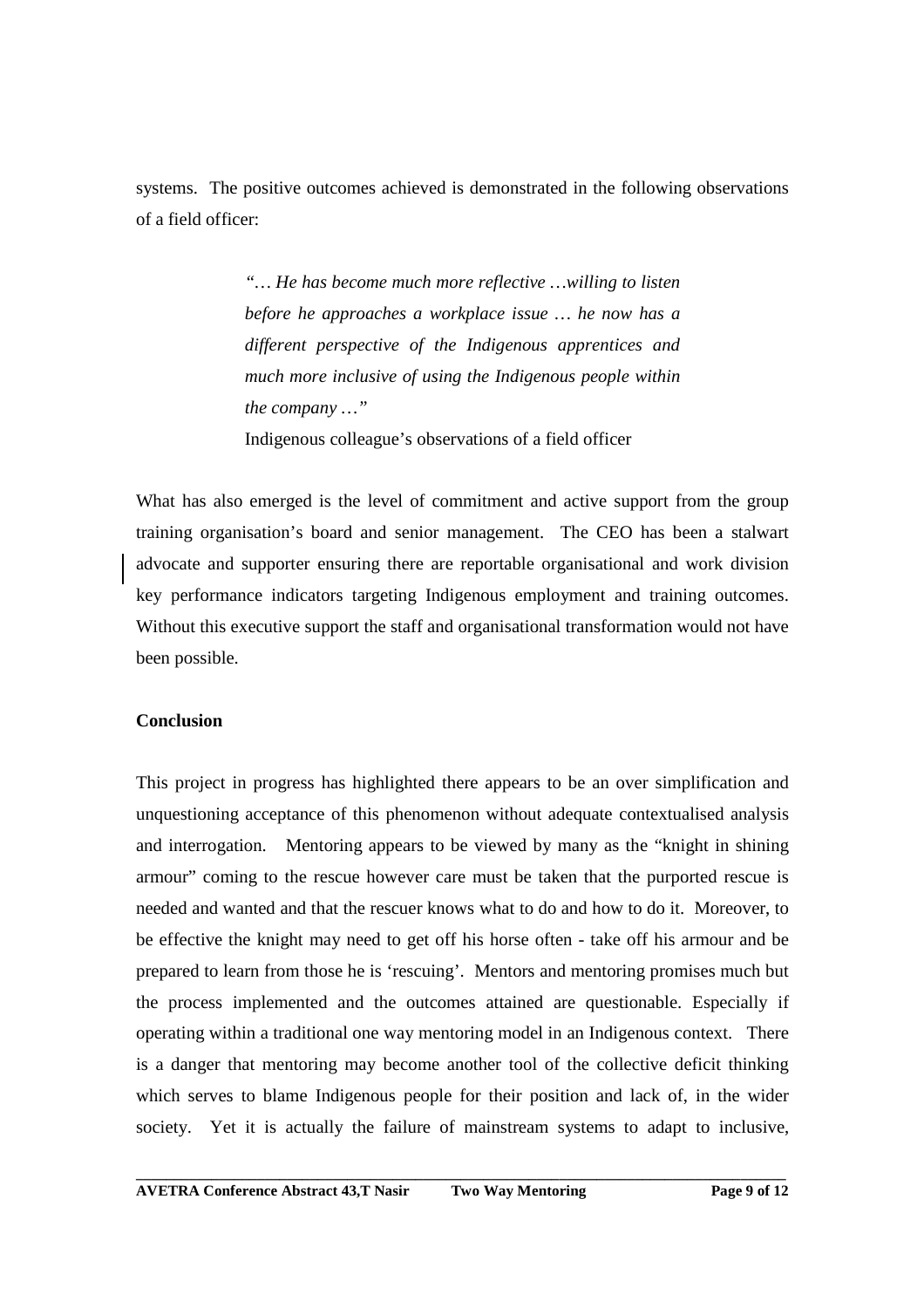collaborative and non judgemental ways to ensure the engagement and success of Indigenous people.

To conclude, this article advocates that the celebratory, uncritical approach to mentoring needs to be revised. There is a need for further research investigation which can help develop the theoretical understandings about this phenomenon specifically from an Australian Indigenous perspective as active participants utilising a two way mentoring approach. Without this we risk mentors and mentoring, performing as a tool to perpetuate the current positioning and disadvantage of Indigenous Australians in the apprenticeship sector.

*I would like to acknowledge and thank the Indigenous apprentices for sharing their experiences, for my committed work colleagues who work diligently to make a difference, for the vibrant discussions and contributions from my family Joanne Nasir and Roland Dyrting, for Damien Howard's valuable insight and Ruth Wallace's academic expertise. To each of them I am grateful for their generous spirit and willingness to share their knowledge.* 

# **References**

Brabazon, K., and Disch, R., (1997), Intergenerational Approaches to Aging, Implications for Education, Policy and Practice, Journal of Gerontological Social Work, Volume 28, No 1, 2 and 3,

Colley, H., 2002, A 'Rough Guide' to the history of mentoring from a Marxist Feminist Perspective, *Journal of Education for Teaching* 28 (3) 247-263

Colley, H., 2001a, Righting re-writings of the myth of Mentor: a critical perspective on career guidance mentoring, *British Journal of Guidance and Counselling* 29 (2) 177-198

Colley, H. 2001b, An ABC of mentors' talk about disaffected youth: Alternative lifestyles, Benefit dependency or Complete dunces? *Youth and Policy (72)* p. 1 -15

Colley, H. (2003), Mentoring for Social Inclusion: A Critical Approach to Nurturing Mentor Relationships, Routledge Falmer.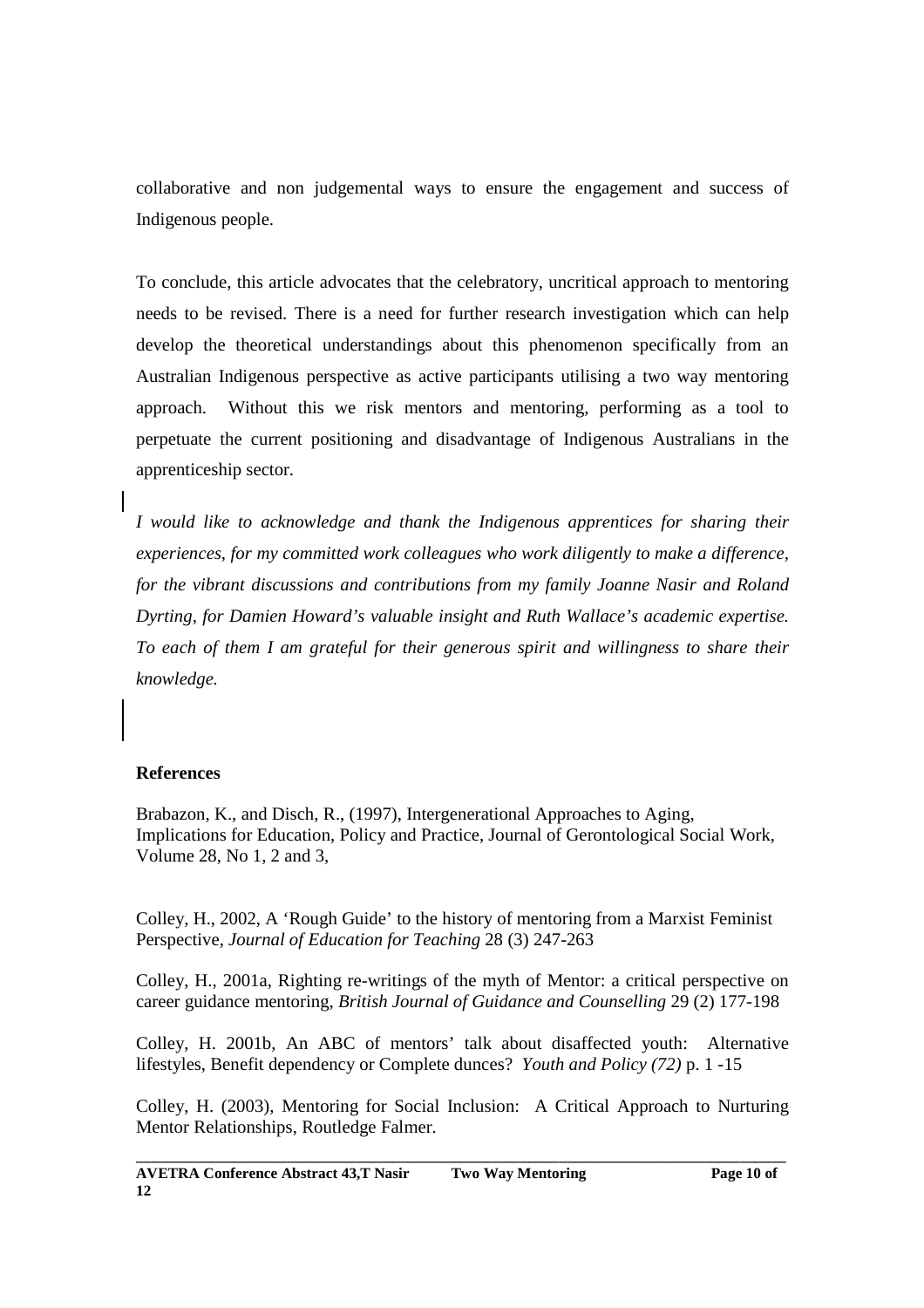Clutterbuck, D (2001), Everyone Needs a Mentor; Fostering talen on your organisation, Third Edition, Chartered Institute of Personnel and Development (CIPD)

Hartley, R., 2004, Young People and Mentoring: Towards a national Strategy, The Smith Family, NSW , internet (retrieved 20/11/05),

Howard, D., 2006, Mixed Messages, Cross-Cultural Management in Aboriginal Community Controlled Health Services, Phoenix Consulting, Darwin, Australia

Kerlins, B., 2002, Chapter 3, Case Data, , internet, (retrieved 29/11/05) http://kerlins.net/bobbi/research/nudist/indexsystem/casedata.html

MacCallum, J. and Beltman, S. (2002), Role models for young people: What makes an effective role model program? A report to the National Yough Affairs Research Scheme

Philip K, Shucksmith J and King C (2004) Supporting Vulnerable Young People: exploring planned mentoring relationships. *Research Briefing 19.* Edinburgh: Centre for Research on Families and Relationships retrieved 30 January 2008 from http://64.233.179.104/scholar?hl=en&lr=&q=cache:0vQcdI2FrX8J:www.crfr.ac.uk/Repo rts/rb19.pdf+Kate+Philip+and+J+Shucksmith

Thomas, J. 1993, Doing Critical Ethnography, Qualtitative Research Methods, Volume 26, Sage Publications, Inc. USA